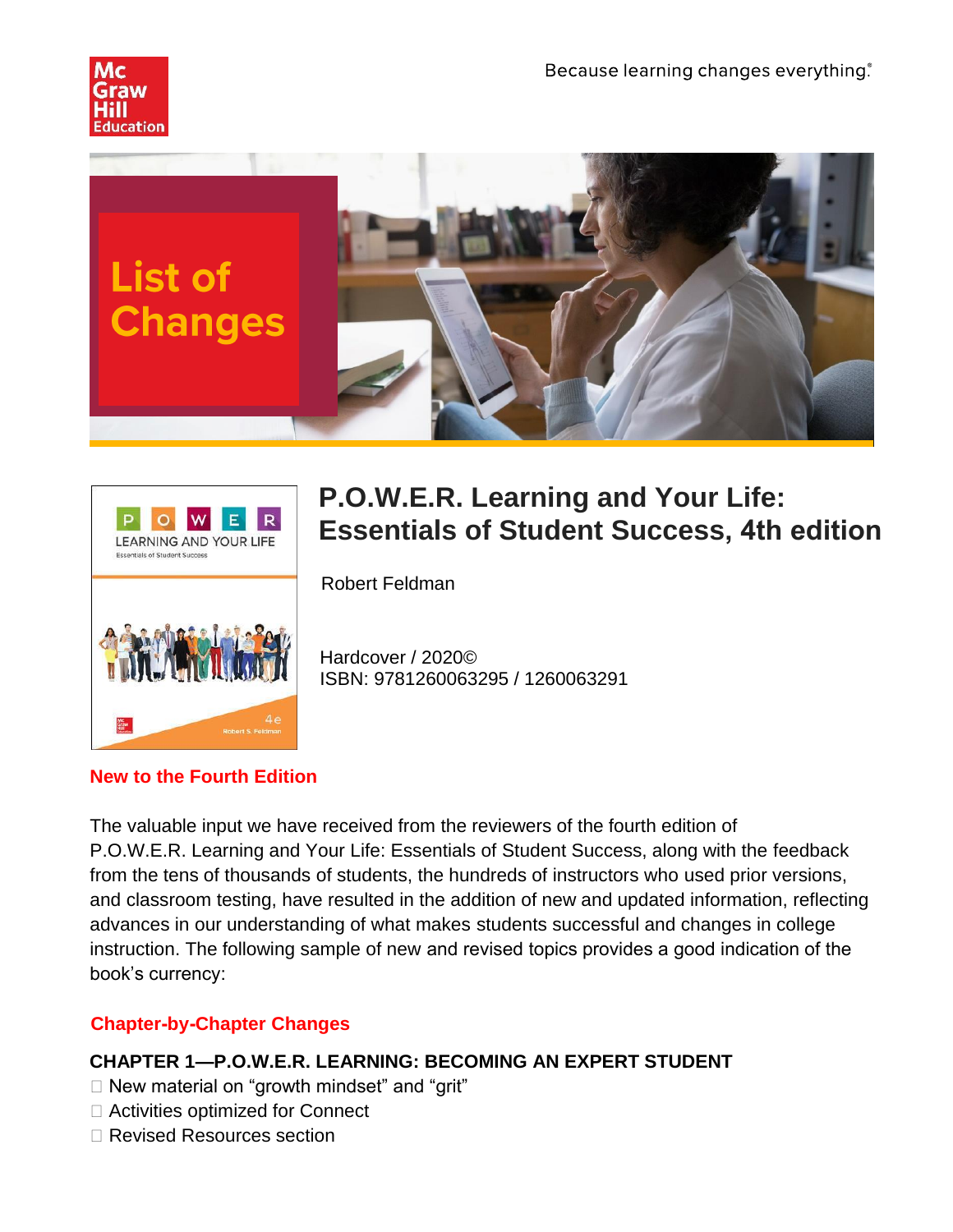## **CHAPTER 2—MAKING THE MOST OF YOUR TIME**

- $\Box$  Updated coverage of technology related to time management
- □ Updated Resources section

# **CHAPTER 3—TAKING NOTES**

- $\Box$  Updated coverage of technology related to notetaking
- $\Box$  Additional content related to critical thinking and notetaking
- □ Updated Resources section

# **CHAPTER 4—TAKING TESTS**

- $\Box$  Updated coverage of technology related to test taking
- $\Box$  Updated Resources section

#### **CHAPTER 5—READING AND REMEMBERING**

- $\Box$  Updated coverage of technology related to reading
- □ Updated Resources section

# **CHAPTER 6—CAREERS**

- $\Box$  Data on occupations updated
- $\Box$  Added questions to consider regarding start-up companies
- $\Box$  Refined description of finding career opportunities
- $\Box$  Revised occupations with the fastest growth
- $\Box$  Updated sample résumés and cover letters
- $\Box$  Suggested opening to cover letter
- $\Box$  Clarifying that the first part of career portfolio is for the user
- $\Box$  Including accomplishments in a career portfolio
- $\Box$  Importance of including course schedule with syllabus in a career portfolio
- $\Box$  Inclusion of badges in a career portfolio for learning experiences
- $\Box$  Clarified importance of making cover letters specific for each position
- $\Box$  Clarified how to draw readers into application letters
- $\Box$  Refined description of how the web has changed job hunts
- $\Box$  Importance of social media in job search
- $\Box$  LinkedIn capabilities for building a professional online presence
- $\Box$  Guidelines for online résumés
- $\Box$  Importance of creating an online résumé separate from a hard-copy résumé
- $\Box$  Clarified importance of asking questions during an interview
- $\Box$  Importance of individual thank-you notes
- □ Updated Resources section

# **CHAPTER 7—TECHNOLOGY AND INFORMATION COMPETENCY**

- $\Box$  Updated coverage of the digital divide
- $\Box$  Updated coverage of classroom technology, email, netiquette
- $\Box$  Expanded coverage of Internet safety, security, and social media